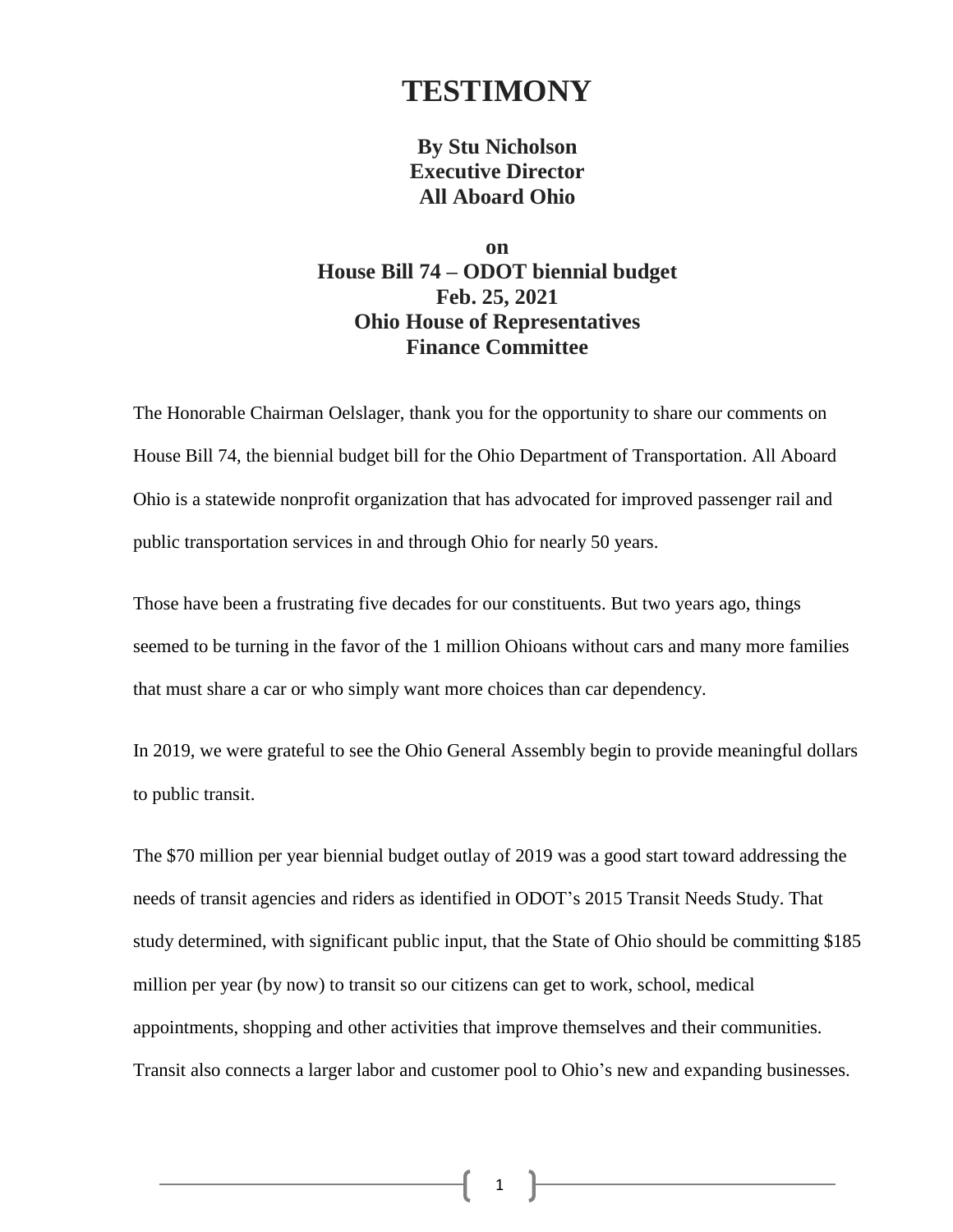**No time is a good time to retreat from progress toward that goal**, especially as we emerge and recover from this current pandemic.

We define progress as including the creation of a dedicated revenue stream within the ODOT budget that benefits public transportation. Only with your continued support of public transit can more of Ohio's citizens physically connect with their own hopes for a better life.

We are also hopeful about recent news regarding Amtrak's desire to expand service to Ohio, the nation's seventh-most populous state. Ohio needs more and better intercity trains as well as good public transit.

According to the Bureau of Labor Statistics, if it wasn't for the economic strength of Ohio's six largest metro areas, the state would have lost 18,000 jobs over the past five years. Instead, it gained 227,000 jobs – all in our most populous areas. But much of small-town and rural Ohio has been left behind. A reason why is Ohio's lack of physical access to opportunities. A diverse transportation system can address that.

Amtrak's expansion plans **do not** involve asking Ohio to financially support the building or initiation of new services. But there **are** some things Ohio can do legislatively to better accommodate passenger rail planning activities and remove bureaucratic barriers to the growth of rail service in Ohio. We are grateful to Representatives Skindell and Upchurch for sponsoring several amendments that can do just that.

The amendments would allow the first new Ohio routes to be selected based on merit rather than a 35-year-old law left over from a state rail authority that doesn't exist anymore; allow Ohio to partner and coordinate with its neighboring Midwest states on information sharing and collaborative planning; and allow passenger rail capital projects to move forward with a one-step

2